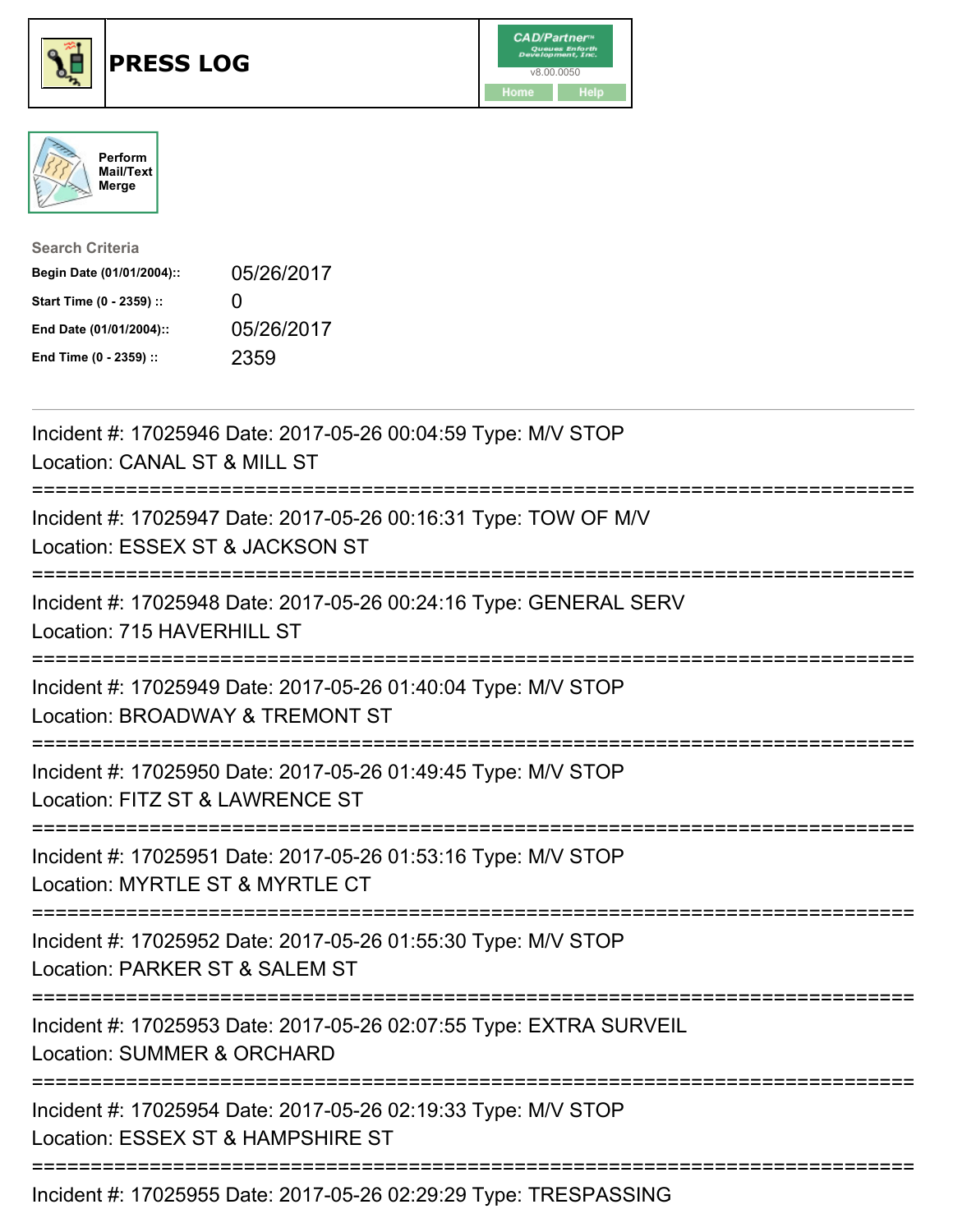| Location: CPOP OFFICE / 211 MERRIMACK ST                                                                                   |
|----------------------------------------------------------------------------------------------------------------------------|
| Incident #: 17025956 Date: 2017-05-26 02:31:58 Type: M/V STOP<br>Location: WINTHROP & 495                                  |
| Incident #: 17025957 Date: 2017-05-26 02:32:38 Type: M/V STOP<br>Location: ERVING AV & JACKSON ST                          |
| Incident #: 17025958 Date: 2017-05-26 02:45:57 Type: M/V STOP<br>Location: CANAL ST & MARSTON ST                           |
| :===================<br>Incident #: 17025959 Date: 2017-05-26 03:02:40 Type: M/V STOP<br>Location: 9 CYPRESS AV            |
| Incident #: 17025960 Date: 2017-05-26 03:04:39 Type: M/V STOP<br>Location: CANAL ST & MARSTON ST                           |
| Incident #: 17025961 Date: 2017-05-26 03:19:49 Type: M/V STOP<br>Location: EXETER & S UNION                                |
| Incident #: 17025963 Date: 2017-05-26 03:20:17 Type: ALARM/MV<br>Location: 32 SARATOGA ST                                  |
| Incident #: 17025962 Date: 2017-05-26 03:21:25 Type: EXTRA SURVEIL<br>Location: SUMMER ST & ORCHARD ST                     |
| Incident #: 17025964 Date: 2017-05-26 03:28:16 Type: M/V STOP<br>Location: HAVERHILL ST & NEWBURY ST                       |
| Incident #: 17025965 Date: 2017-05-26 03:33:13 Type: M/V STOP<br>Location: DENNYS / 160 WINTHROP AV                        |
| ------------------<br>Incident #: 17025966 Date: 2017-05-26 03:36:41 Type: M/V STOP<br>Location: PROSPECT ST & SHERIDAN ST |
| Incident #: 17025967 Date: 2017-05-26 03:48:07 Type: BUILDING CHK<br>Location: DENNYS / 160 WINTHROP AV                    |
| Incident #: 17025968 Date: 2017-05-26 03:56:42 Type: ROBBERY ARMED<br>Location: 7-11 / EXETER ST & OSGOOD ST               |
| Incident #: 17025969 Date: 2017-05-26 05:38:09 Type: BUILDING CHK                                                          |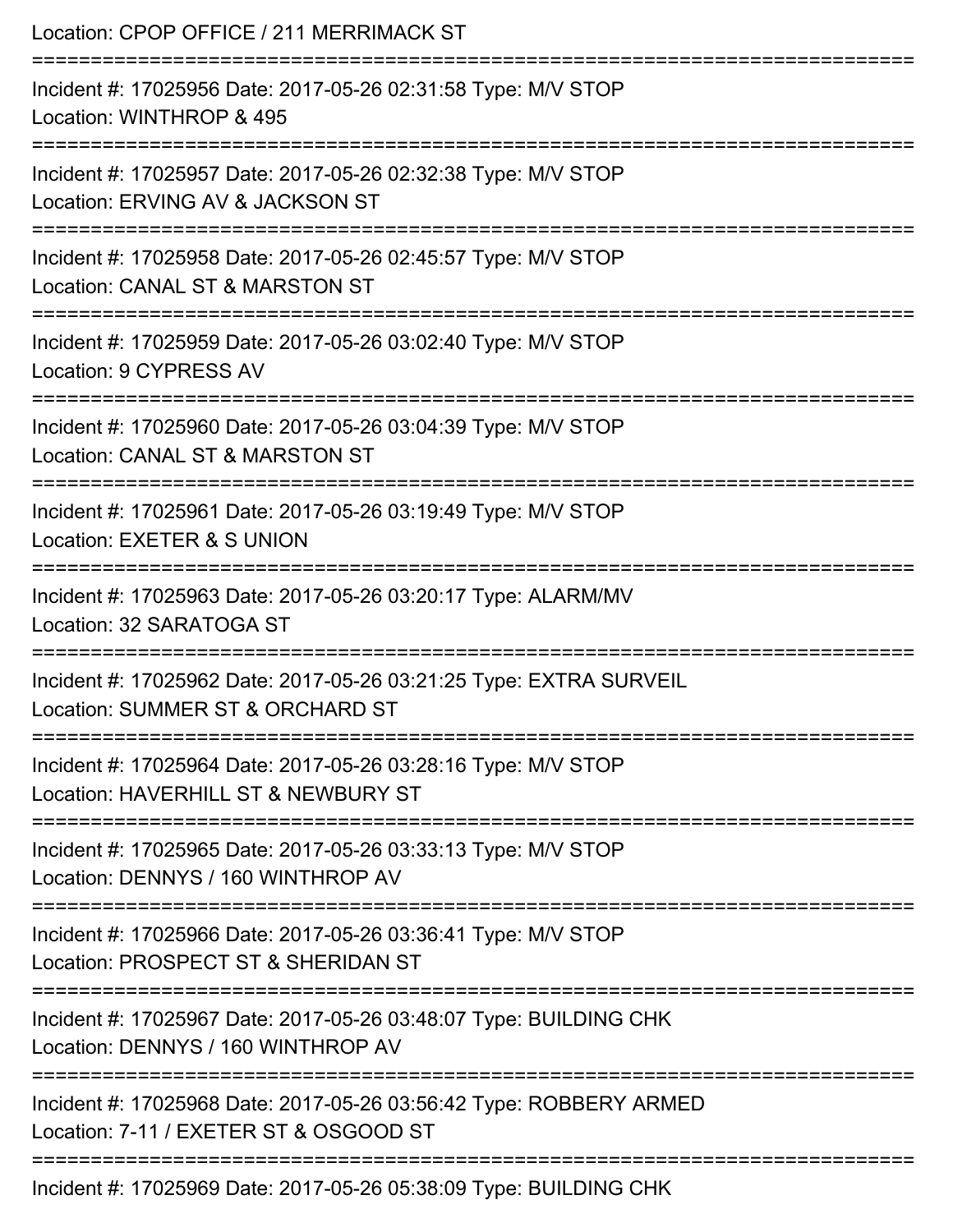| Incident #: 17025970 Date: 2017-05-26 06:10:44 Type: MEDIC SUPPORT<br>Location: 102 CHESTER ST FL 2                               |
|-----------------------------------------------------------------------------------------------------------------------------------|
| Incident #: 17025971 Date: 2017-05-26 06:51:22 Type: M/V STOP<br>Location: HAMPSHIRE ST & LOWELL ST                               |
| Incident #: 17025972 Date: 2017-05-26 07:03:26 Type: DISTURBANCE<br>Location: 48 MELVIN ST #917                                   |
| Incident #: 17025973 Date: 2017-05-26 07:08:04 Type: PARK & WALK<br>Location: 0 BROADWAY                                          |
| Incident #: 17025974 Date: 2017-05-26 07:21:00 Type: VIO CITY ORD<br>Location: IMMIGRATION OFFICE / 2 MILL ST                     |
| Incident #: 17025975 Date: 2017-05-26 08:01:41 Type: SUS PERS/MV<br>Location: HAFFNERS GAS STATION / 469 HAVERHILL ST             |
| Incident #: 17025976 Date: 2017-05-26 08:06:27 Type: BUILDING CHK<br>Location: ENTERPRISE BANK / 290 MERRIMACK ST                 |
| Incident #: 17025977 Date: 2017-05-26 08:36:10 Type: ANIMAL COMPL<br>Location: AMES ST & OREGON AV                                |
| Incident #: 17025978 Date: 2017-05-26 08:42:42 Type: AUTO ACC/UNK PI<br>Location: 441 MARKET ST                                   |
| Incident #: 17025979 Date: 2017-05-26 09:00:25 Type: AUTO ACC/NO PI<br>Location: BOSTON MARKET / 435 WINTHROP AV                  |
| Incident #: 17025980 Date: 2017-05-26 09:03:54 Type: INVESTIGATION<br>Location: 715 HAVERHILL ST                                  |
| ;===================================<br>Incident #: 17025981 Date: 2017-05-26 09:15:59 Type: SUS PERS/MV<br>Location: 15 UNION ST |
| Incident #: 17025982 Date: 2017-05-26 09:26:44 Type: INVEST CONT<br>Location: 75 WATER ST                                         |
| Incident #: 17025983 Date: 2017-05-26 09:30:49 Type: 209A/VIOLATION                                                               |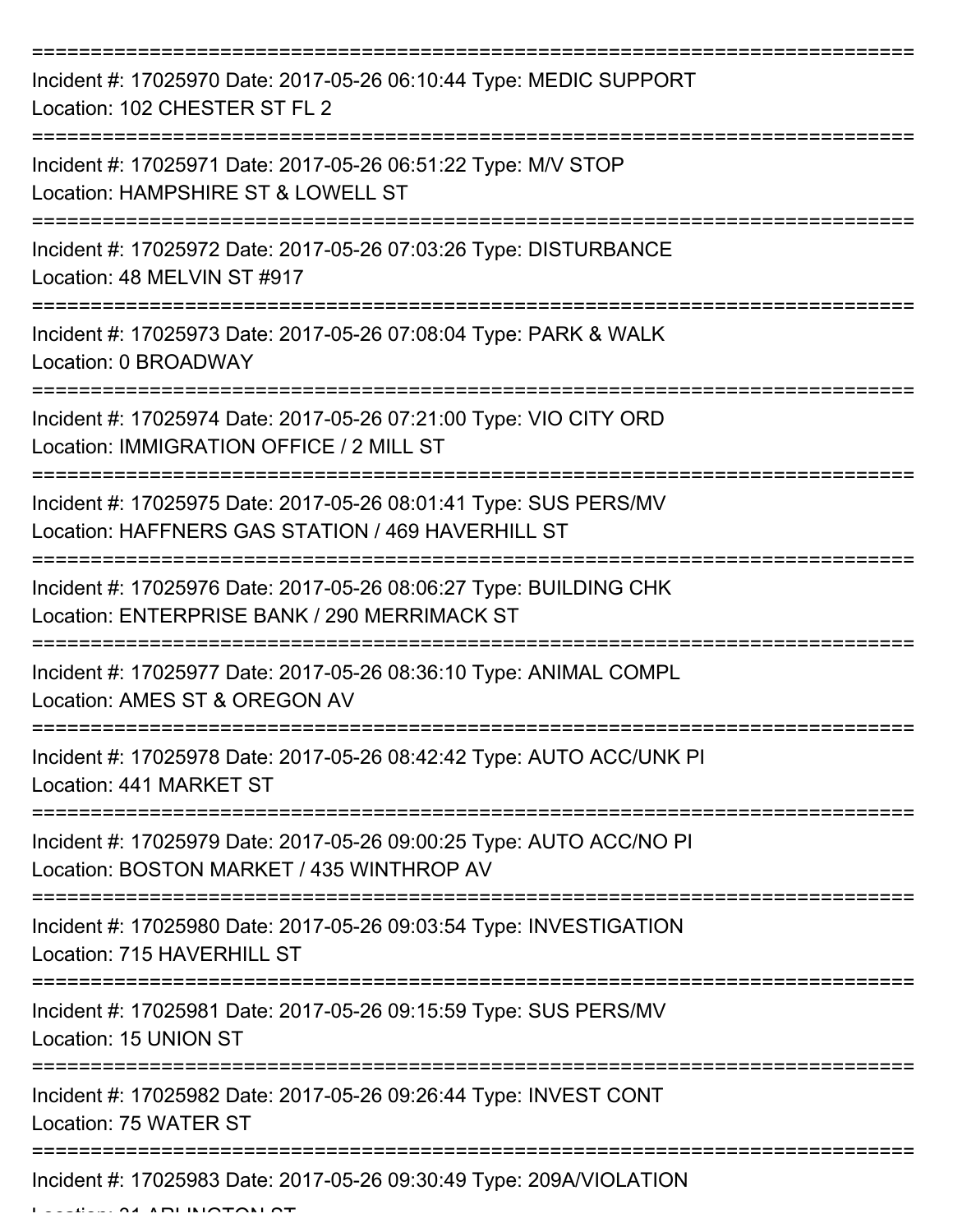| Incident #: 17025984 Date: 2017-05-26 09:40:21 Type: DRUG OVERDOSE<br>Location: 10 EMBANKMENT RD FL 2         |
|---------------------------------------------------------------------------------------------------------------|
| Incident #: 17025985 Date: 2017-05-26 09:50:26 Type: M/V STOP<br>Location: 2632UP / BUTLER ST & MARGIN ST     |
| Incident #: 17025986 Date: 2017-05-26 09:51:25 Type: SUS PERS/MV<br>Location: 3717655 / WILLIAMS & ROLLINS ST |
| Incident #: 17025987 Date: 2017-05-26 09:57:48 Type: SUS PERS/MV<br>Location: 147YF5 / 2 MILL ST              |
| Incident #: 17025988 Date: 2017-05-26 10:02:04 Type: CK WELL BEING<br>Location: 18 FRANKLIN ST #APTB406       |
| Incident #: 17025990 Date: 2017-05-26 10:05:54 Type: UNATENEDCHILD<br>Location: 100 HANCOCK ST                |
| Incident #: 17025989 Date: 2017-05-26 10:06:06 Type: SUS PERS/MV<br>Location: 57 BERKELEY ST                  |
| Incident #: 17025991 Date: 2017-05-26 10:13:51 Type: INVESTIGATION<br>Location: 38 KNOX ST #3                 |
| Incident #: 17025992 Date: 2017-05-26 10:16:44 Type: INVEST CONT<br>Location: 108 WATER ST                    |
| Incident #: 17025993 Date: 2017-05-26 10:20:41 Type: INVESTIGATION<br>Location: 90 LOWELL ST                  |
| Incident #: 17025994 Date: 2017-05-26 10:21:42 Type: INVESTIGATION<br>Location: 90 LOWELL ST                  |
| Incident #: 17025995 Date: 2017-05-26 10:22:40 Type: INVESTIGATION<br>Location: 90 LOWELL ST                  |
| Incident #: 17025996 Date: 2017-05-26 10:26:52 Type: TOW OF M/V<br>Location: 135 HIGH ST                      |
| Incident #: 17025997 Date: 2017-05-26 10:30:08 Type: M/V STOP                                                 |

Location: ADDI ETAN ST & ESSEY ST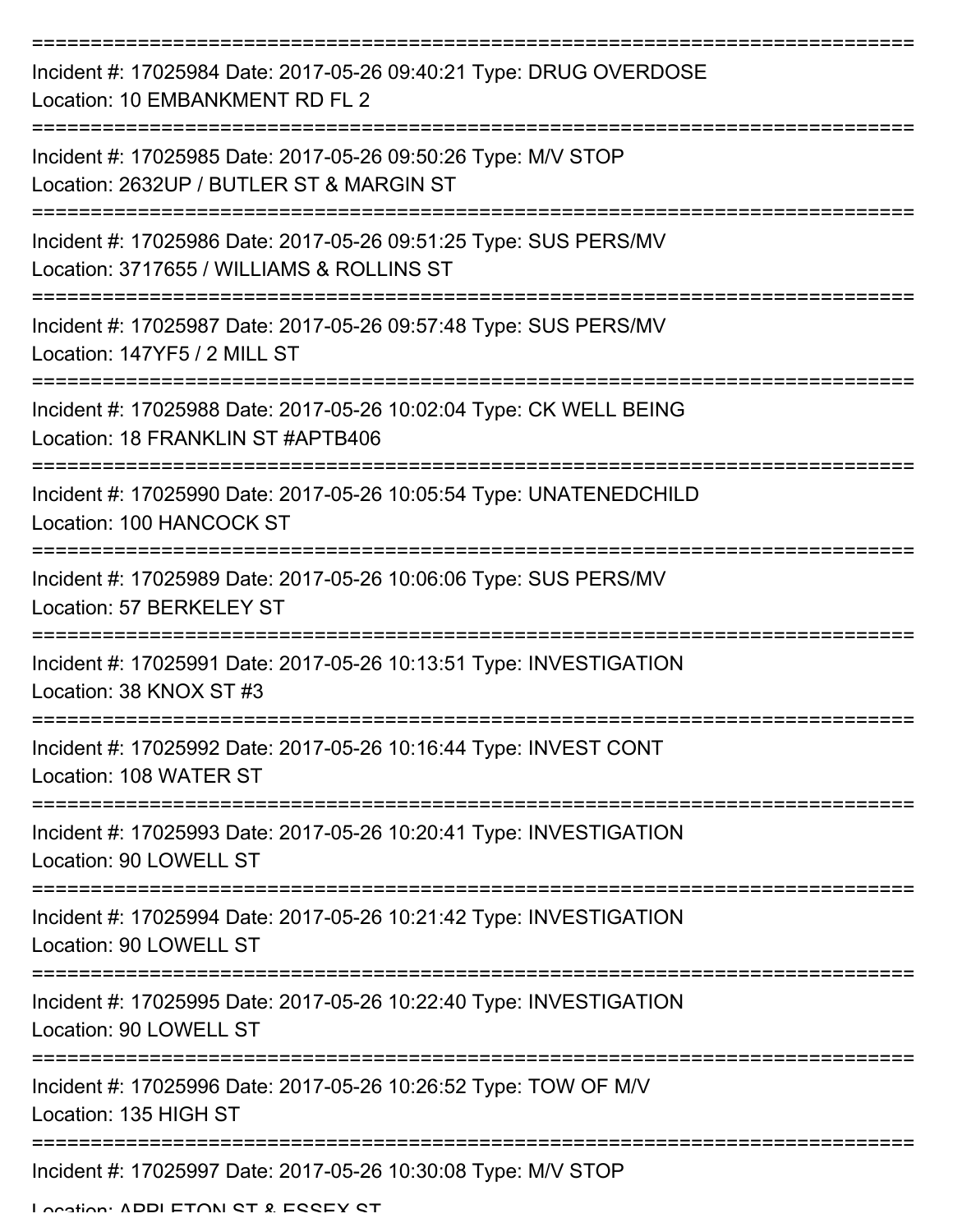| Incident #: 17025998 Date: 2017-05-26 10:35:06 Type: SPECIAL CHECK<br><b>Location: ORCHARD ST</b>      |
|--------------------------------------------------------------------------------------------------------|
| Incident #: 17025999 Date: 2017-05-26 10:36:34 Type: ANIMAL COMPL<br>Location: AMES ST & WATER ST      |
| Incident #: 17026000 Date: 2017-05-26 10:37:00 Type: A&B PROG<br>Location: BROADWAY & METHUEN ST       |
| Incident #: 17026002 Date: 2017-05-26 10:37:34 Type: FRAUD<br>Location: 46 DUCKETT AV #A               |
| Incident #: 17026001 Date: 2017-05-26 10:38:16 Type: DISTURBANCE<br>Location: 622 ANDOVER ST FL 2ND FL |
| Incident #: 17026003 Date: 2017-05-26 10:47:53 Type: SPECIAL CHECK<br><b>Location: SUMNER AV</b>       |
| Incident #: 17026004 Date: 2017-05-26 10:51:53 Type: B&E/ATTEMPY<br>Location: 130 SPRINGFIELD ST FL 3  |
| Incident #: 17026005 Date: 2017-05-26 10:56:15 Type: WIRE DOWN<br>Location: LOWELL ST & MARGIN ST      |
| Incident #: 17026006 Date: 2017-05-26 11:00:44 Type: PARK & WALK<br>Location: BRADFORD ST & BROADWAY   |
| Incident #: 17026007 Date: 2017-05-26 11:08:08 Type: TOW OF M/V<br>Location: FRANKLIN ST & LOWELL ST   |
| Incident #: 17026008 Date: 2017-05-26 11:09:08 Type: NOTIFICATION<br>Location: 35 COMMON ST #B27       |
| Incident #: 17026009 Date: 2017-05-26 11:22:55 Type: TOW OF M/V<br>Location: 36 ORCHARD ST             |
| Incident #: 17026010 Date: 2017-05-26 11:27:12 Type: M/V STOP<br>Location: 999KH4 / 114 PHILLIPS ST    |
| Incident #: 17026011 Date: 2017-05-26 11:29:06 Type: MAL DAMAGE<br>Location: 32 TREMONT ST             |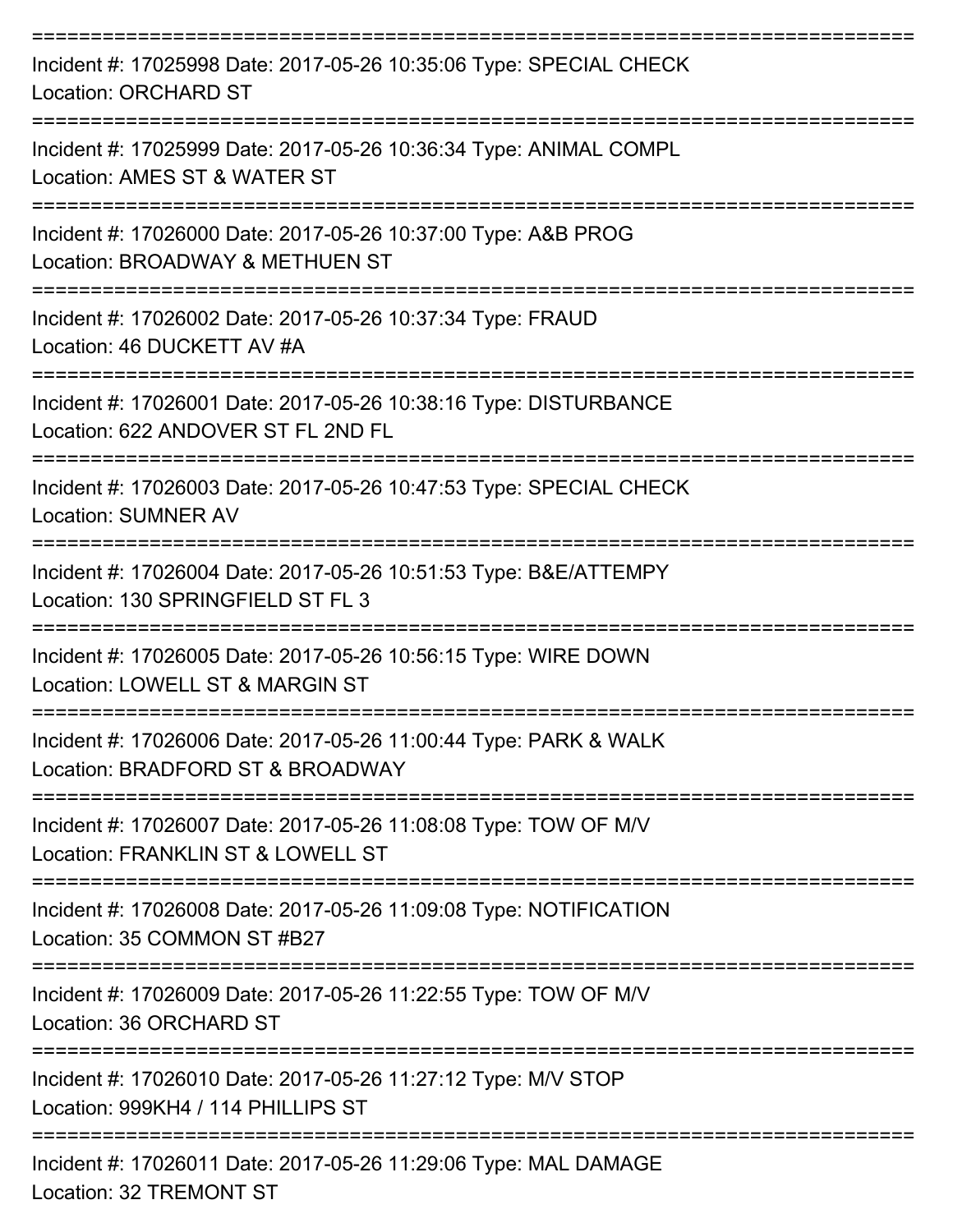| Incident #: 17026012 Date: 2017-05-26 11:30:43 Type: SUS PERS/MV<br>Location: RAILROAD ST & @TRACKS                                 |
|-------------------------------------------------------------------------------------------------------------------------------------|
| :==========================<br>Incident #: 17026013 Date: 2017-05-26 11:43:04 Type: M/V STOP<br>Location: BROADWAY & COMMON ST      |
| Incident #: 17026014 Date: 2017-05-26 11:51:01 Type: AUTO ACC/UNK PI<br>Location: FALLS BRIDGE / null<br>:========================= |
| Incident #: 17026015 Date: 2017-05-26 12:23:28 Type: AUTO ACC/PI<br><b>Location: MERRIMACK ST</b>                                   |
| Incident #: 17026016 Date: 2017-05-26 12:29:22 Type: 209A/SERVE<br><b>Location: 2 FERGUSON ST</b>                                   |
| Incident #: 17026017 Date: 2017-05-26 12:40:25 Type: 209A/SERVE<br>Location: 6 INMAN ST<br>:=================================       |
| Incident #: 17026018 Date: 2017-05-26 13:05:12 Type: ALARM/BURG<br>Location: 15 FLORAL ST                                           |
| Incident #: 17026019 Date: 2017-05-26 13:05:26 Type: M/V STOP<br><b>Location: CENTRAL BRIDGE</b>                                    |
| Incident #: 17026020 Date: 2017-05-26 13:09:01 Type: UNWANTEDGUEST<br>Location: 7-ELEVEN / 360 BROADWAY                             |
| Incident #: 17026021 Date: 2017-05-26 13:10:26 Type: HIT & RUN M/V<br>Location: 10 TREMONT ST                                       |
| Incident #: 17026022 Date: 2017-05-26 13:12:56 Type: UNWANTEDGUEST<br>Location: 91 SUMMER ST #HALLWAY FL 2                          |
| Incident #: 17026023 Date: 2017-05-26 13:25:02 Type: M/V STOP<br>Location: AVON ST & JACKSON ST                                     |
| Incident #: 17026025 Date: 2017-05-26 13:27:02 Type: STOLEN PROP<br>Location: 2 BERNARD AV                                          |
| Incident #: 17026024 Date: 2017-05-26 13:30:02 Type: MEDIC SUPPORT<br>Location: CHESTNUT ST & LAWRENCE ST                           |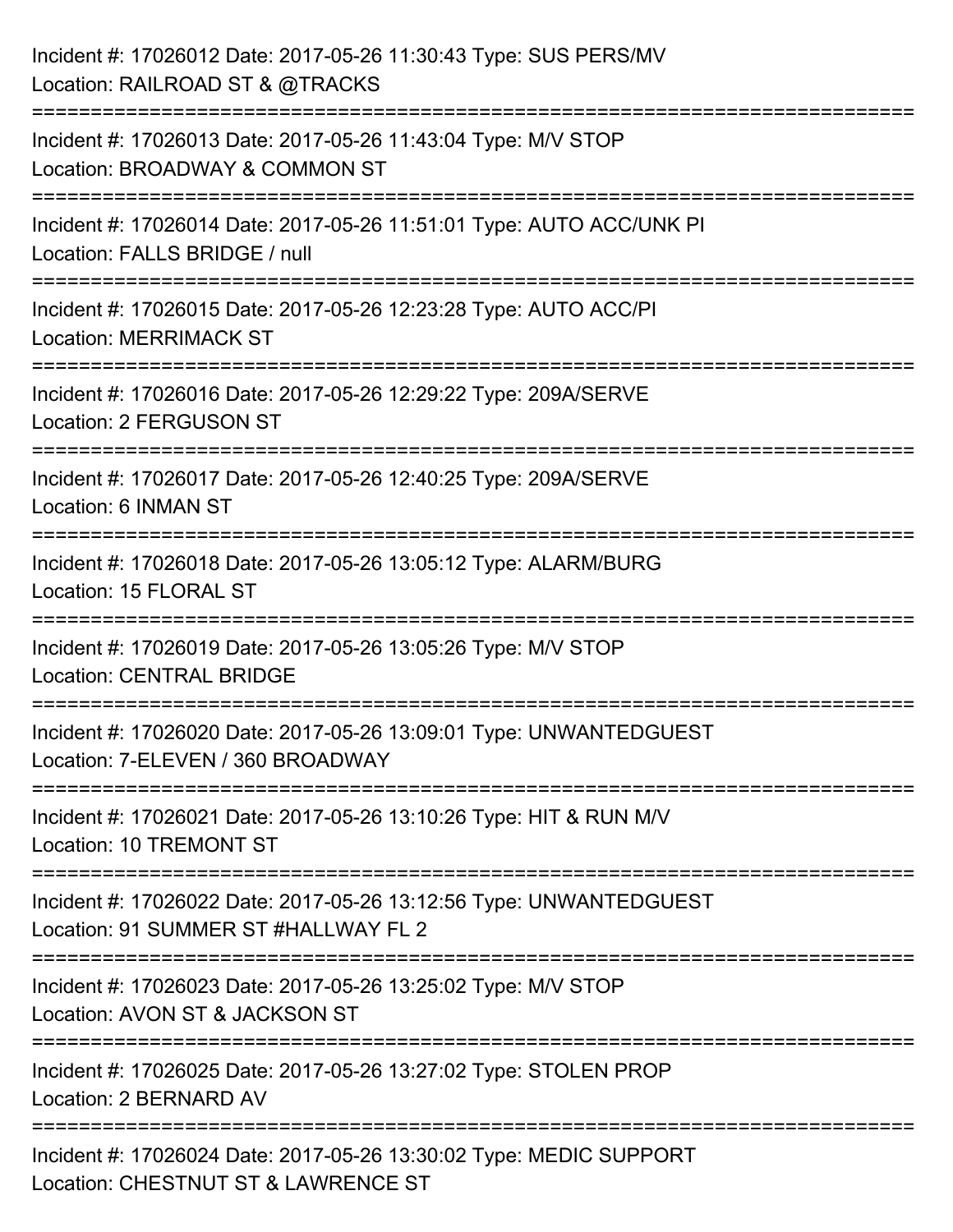| Incident #: 17026026 Date: 2017-05-26 13:30:56 Type: M/V STOP<br>Location: BROADWAY & HAVERHILL ST                            |
|-------------------------------------------------------------------------------------------------------------------------------|
| Incident #: 17026027 Date: 2017-05-26 13:32:31 Type: B&E/MV/PAST<br>Location: 2 INMAN ST #13                                  |
| Incident #: 17026028 Date: 2017-05-26 13:36:26 Type: ANIMAL COMPL<br>Location: 280 WALNUT ST                                  |
| Incident #: 17026029 Date: 2017-05-26 13:48:34 Type: M/V STOP<br>Location: AMESBURY ST & LEBANON ST                           |
| Incident #: 17026030 Date: 2017-05-26 13:49:15 Type: M/V STOP<br>Location: 59 OSGOOD ST                                       |
| Incident #: 17026031 Date: 2017-05-26 13:50:36 Type: MAL DAMAGE<br>Location: 4 MT VERNON ST                                   |
| Incident #: 17026032 Date: 2017-05-26 13:51:45 Type: 209A/SERVE<br>Location: 187 PARK ST                                      |
| Incident #: 17026033 Date: 2017-05-26 13:53:57 Type: DISTURBANCE<br>Location: 233 HAVERHILL ST                                |
| Incident #: 17026034 Date: 2017-05-26 14:00:44 Type: 209A/SERVE<br>Location: 490 HAMPSHIRE ST                                 |
| Incident #: 17026035 Date: 2017-05-26 14:01:40 Type: SUICIDE ATTEMPT<br>Location: 358 HAMPSHIRE ST                            |
| Incident #: 17026036 Date: 2017-05-26 14:09:47 Type: MISSING PERS<br>Location: 567 HAVERHILL ST                               |
| Incident #: 17026037 Date: 2017-05-26 14:17:03 Type: AUTO ACC/NO PI<br>Location: 122 BRADFORD ST<br>========================= |
| Incident #: 17026038 Date: 2017-05-26 14:18:37 Type: CK WELL BEING<br>Location: 84 JAMAICA ST                                 |
| Incident #: 17026039 Date: 2017-05-26 14:21:06 Type: M/V STOP<br>Location: 37 SALEM ST                                        |

===========================================================================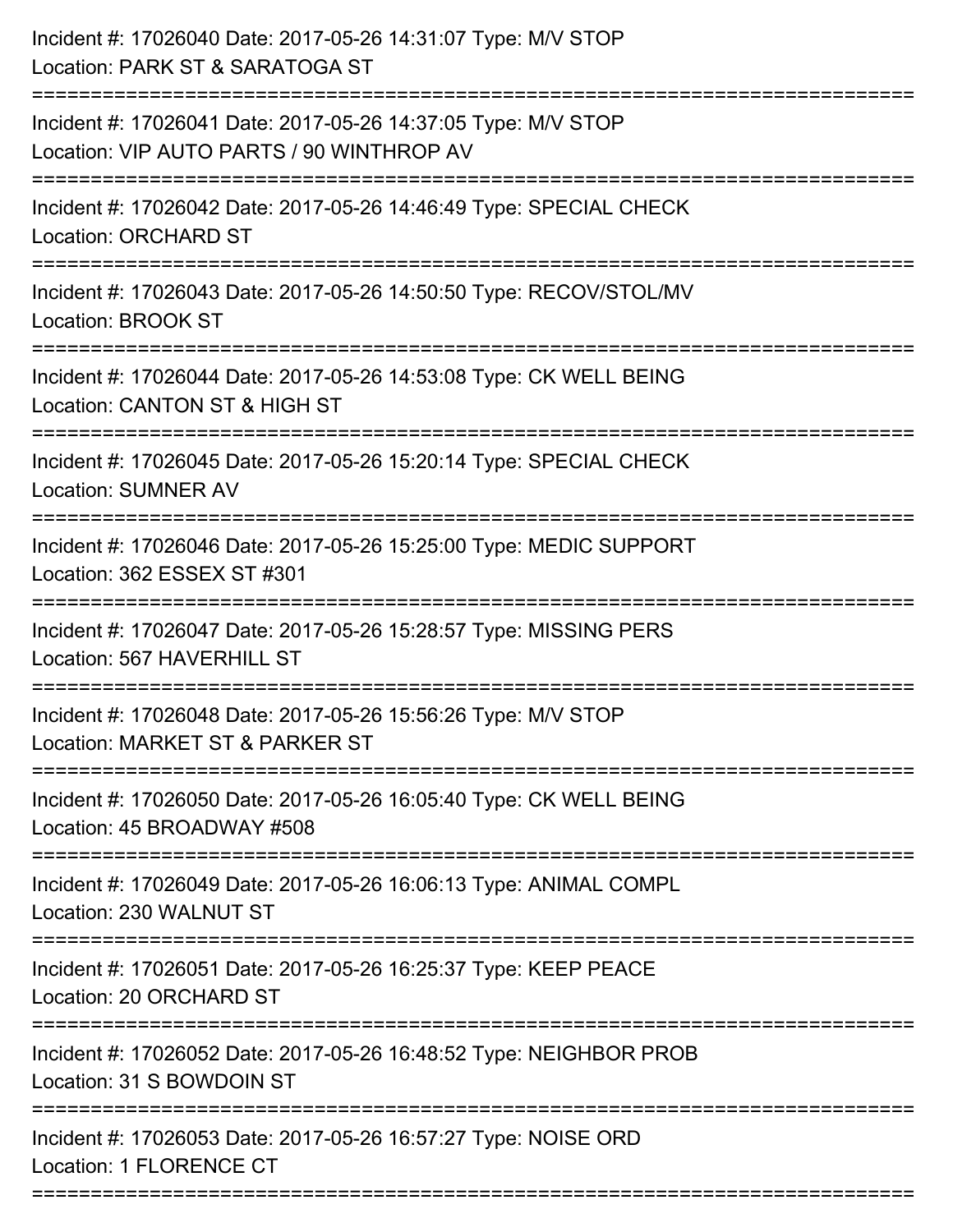Location: 39 WOODLAND ST

| Incident #: 17026056 Date: 2017-05-26 17:04:57 Type: KEEP PEACE<br><b>Location: 11 CARLETON ST</b>    |
|-------------------------------------------------------------------------------------------------------|
| Incident #: 17026055 Date: 2017-05-26 17:06:50 Type: SUS PERS/MV<br>Location: 182 HIGH ST             |
| Incident #: 17026057 Date: 2017-05-26 17:18:43 Type: HIT & RUN M/V<br><b>Location: MEDFORD</b>        |
| Incident #: 17026058 Date: 2017-05-26 17:35:44 Type: SUS PERS/MV<br>Location: 107 WATER ST            |
| Incident #: 17026059 Date: 2017-05-26 17:43:57 Type: SHOTS FIRED<br>Location: 230 WALNUT ST           |
| Incident #: 17026060 Date: 2017-05-26 17:44:37 Type: MISSING PERS<br>Location: CROSS ST & FRANKLIN ST |
| Incident #: 17026061 Date: 2017-05-26 17:47:17 Type: MEDIC SUPPORT<br>Location: 11 W HAWLEY ST        |
| Incident #: 17026062 Date: 2017-05-26 17:49:33 Type: CK WELL BEING<br>Location: 15 COLUMBUS AV FL 1   |
| Incident #: 17026063 Date: 2017-05-26 18:02:58 Type: NEIGHBOR PROB<br>Location: 383 HAVERHILL ST      |
| Incident #: 17026064 Date: 2017-05-26 18:13:02 Type: TRESPASSING<br>Location: 364 HAMPSHIRE ST        |
| Incident #: 17026065 Date: 2017-05-26 18:25:00 Type: UNWANTEDGUEST<br>Location: 48 CEDAR ST FL 1      |
| Incident #: 17026067 Date: 2017-05-26 18:25:40 Type: 209A/VIOLATION<br>Location: 187 PARK ST #LEFT    |
| Incident #: 17026066 Date: 2017-05-26 18:28:04 Type: ALARM/BURG<br><b>Location: 6 CHICKERING ST</b>   |
|                                                                                                       |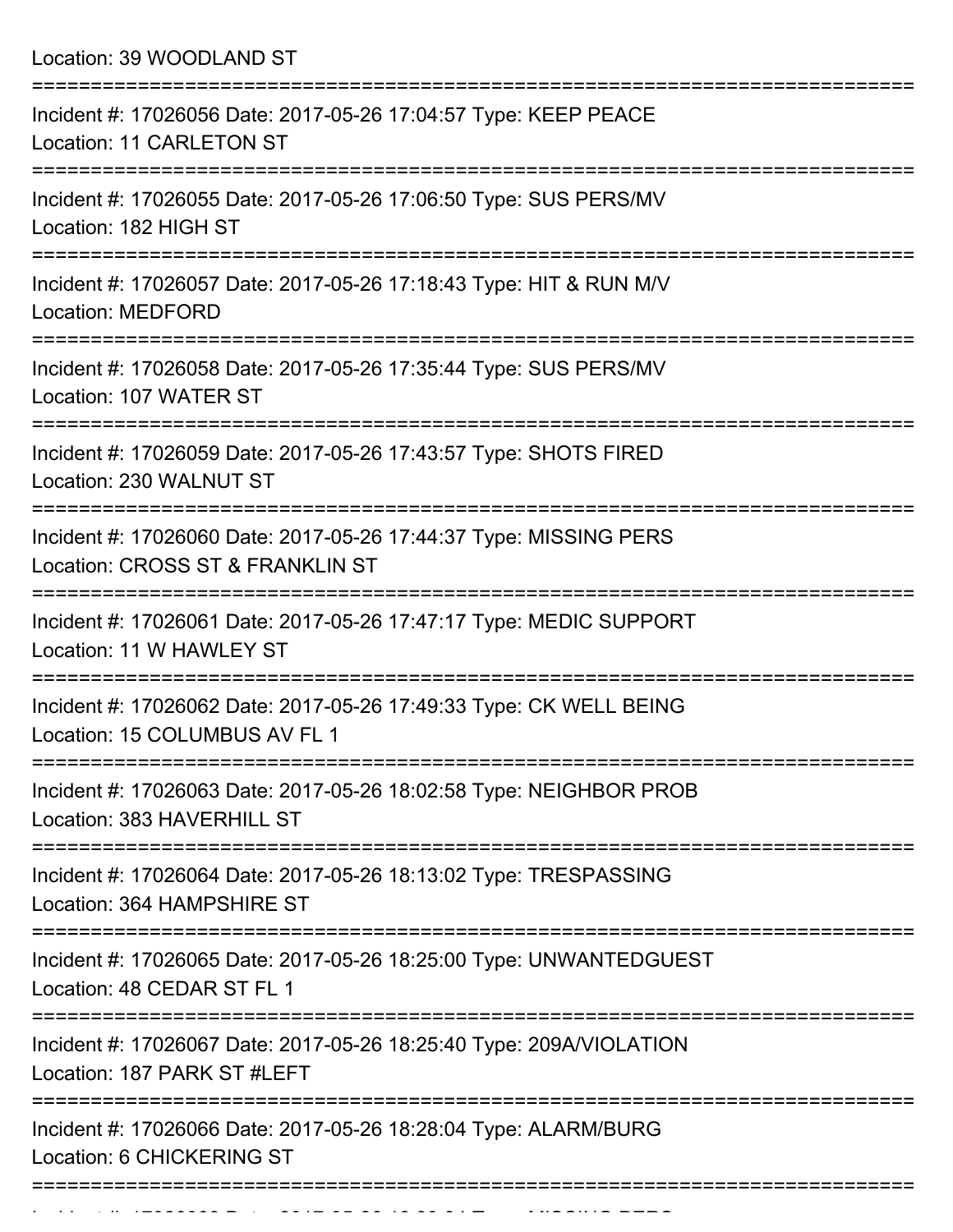Location: 80 FERRY ST

| Incident #: 17026069 Date: 2017-05-26 18:43:08 Type: B&E/PAST<br>Location: 337 SALEM ST FL 2             |
|----------------------------------------------------------------------------------------------------------|
| Incident #: 17026070 Date: 2017-05-26 18:48:10 Type: M/V STOP<br>Location: CROSBY ST & S BROADWAY        |
| Incident #: 17026071 Date: 2017-05-26 18:49:31 Type: M/V STOP<br>Location: 48 CEDAR ST                   |
| Incident #: 17026072 Date: 2017-05-26 18:49:59 Type: M/V STOP<br>Location: 365 HAMPSHIRE ST              |
| Incident #: 17026073 Date: 2017-05-26 18:52:05 Type: M/V STOP<br>Location: FRANKLIN ST & TREMONT ST      |
| Incident #: 17026074 Date: 2017-05-26 18:52:23 Type: LOUD NOISE<br>Location: 853 ESSEX ST                |
| Incident #: 17026075 Date: 2017-05-26 18:52:30 Type: MEDIC SUPPORT<br>Location: ARLINGTON ST & TENNEY ST |
| Incident #: 17026076 Date: 2017-05-26 18:55:01 Type: M/V STOP<br>Location: S BROADWAY & SHATTUCK ST      |
| Incident #: 17026077 Date: 2017-05-26 18:55:42 Type: M/V STOP<br>Location: OAK ST & SHORT ST             |
| Incident #: 17026078 Date: 2017-05-26 18:56:29 Type: M/V STOP<br>Location: MERRIMACK ST & PARKER ST      |
| Incident #: 17026079 Date: 2017-05-26 19:00:29 Type: M/V STOP<br>Location: 260 JACKSON ST                |
| Incident #: 17026080 Date: 2017-05-26 19:01:41 Type: M/V STOP<br>Location: ESSEX ST & MARGIN ST          |
| Incident #: 17026081 Date: 2017-05-26 19:07:39 Type: BUILDING CHK<br>Location: N PARISH RD & PHILLIPS ST |
|                                                                                                          |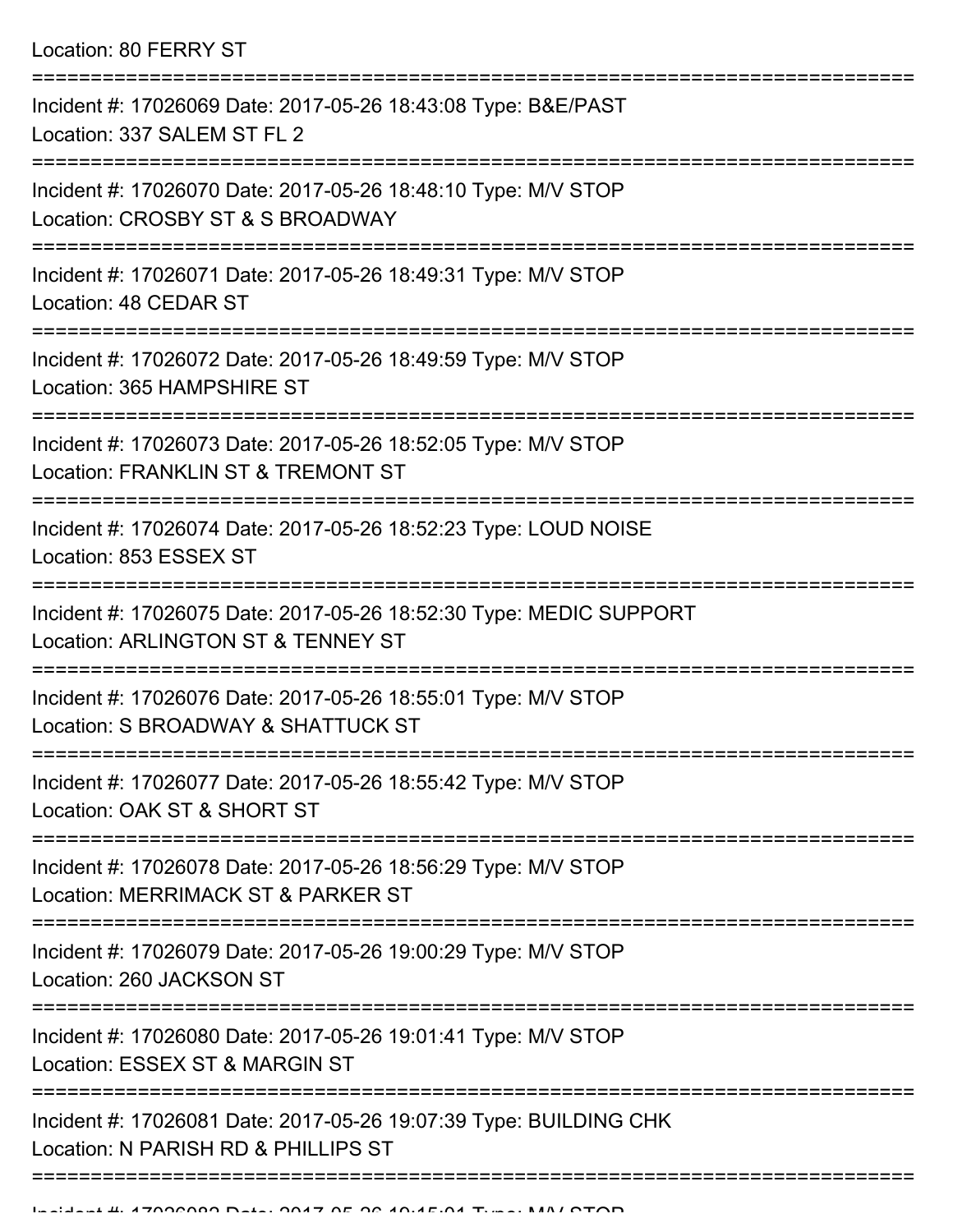| Location: BROADWAY & LOWELL ST                                                                                            |  |
|---------------------------------------------------------------------------------------------------------------------------|--|
| Incident #: 17026083 Date: 2017-05-26 19:18:50 Type: M/V STOP<br>Location: HIGGINS STATE POOL / 180 CRAWFORD ST           |  |
| :=========================<br>Incident #: 17026085 Date: 2017-05-26 19:28:04 Type: SHOTS FIRED<br>Location: 230 WALNUT ST |  |
| Incident #: 17026084 Date: 2017-05-26 19:28:26 Type: DISTURBANCE<br>Location: 380 HAVERHILL ST                            |  |
| Incident #: 17026086 Date: 2017-05-26 19:31:43 Type: ALARM/BURG<br>Location: 174 ARLINGTON ST                             |  |
| Incident #: 17026087 Date: 2017-05-26 19:33:38 Type: UNWANTEDGUEST<br>Location: 22 CHARDON ST FL 2                        |  |
| Incident #: 17026088 Date: 2017-05-26 19:37:46 Type: AUTO ACC/PI<br>Location: 105 HAVERHILL ST                            |  |
| Incident #: 17026089 Date: 2017-05-26 19:39:51 Type: M/V STOP<br>Location: NESMITH ST & PEARL ST                          |  |
| Incident #: 17026090 Date: 2017-05-26 19:49:45 Type: LOUD NOISE<br>Location: HAVERHILL ST                                 |  |
| Incident #: 17026091 Date: 2017-05-26 19:51:32 Type: ALARM/BURG<br>Location: 265 LOWELL ST #REAR                          |  |
| Incident #: 17026092 Date: 2017-05-26 20:06:43 Type: INVEST CONT<br><b>Location: 59 TREMONT ST</b>                        |  |
| Incident #: 17026093 Date: 2017-05-26 20:06:48 Type: ALARM/BURG<br>Location: 174 ARLINGTON ST                             |  |
| Incident #: 17026094 Date: 2017-05-26 20:15:20 Type: KEEP PEACE<br>Location: 20 ALLSTON ST #C                             |  |
| Incident #: 17026095 Date: 2017-05-26 20:19:55 Type: AUTO ACC/NO PI<br>Location: PRIMO'S LIQUORS / 450 HAVERHILL ST       |  |
| $Incidont #: 17026006$ Dato: $2017$ OE 26 $20:24:54$ Type: $M//DI$ OCKINC                                                 |  |

Incident #: 17026096 Date: 2017-05-26 20:34:54 Type: MV/BLOCKING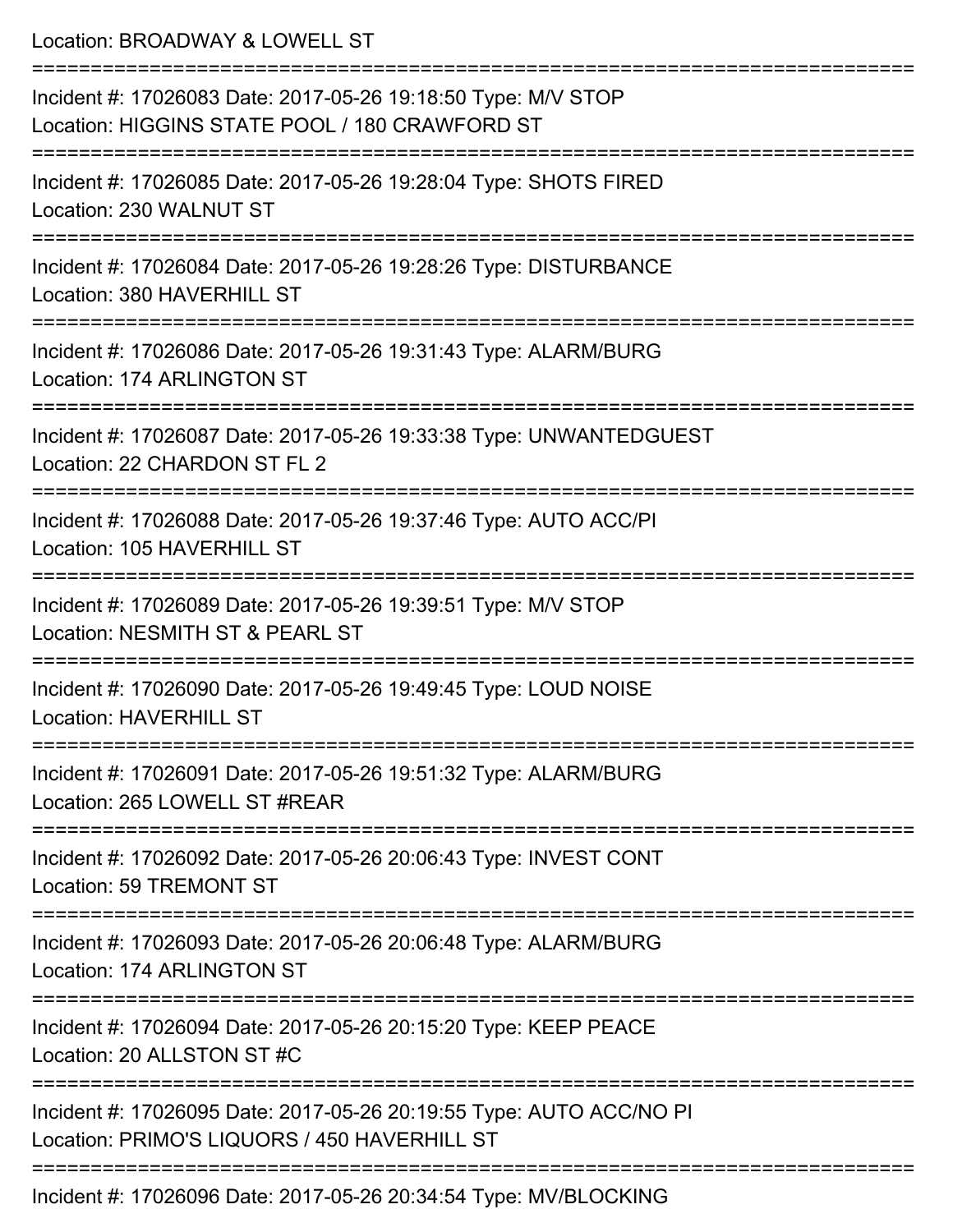| Incident #: 17026098 Date: 2017-05-26 20:40:35 Type: SUS PERS/MV<br><b>Location: FRONT ST</b>                               |
|-----------------------------------------------------------------------------------------------------------------------------|
| Incident #: 17026097 Date: 2017-05-26 20:41:56 Type: AUTO ACC/PI<br>Location: BROADWAY & MANCHESTER ST                      |
| Incident #: 17026099 Date: 2017-05-26 20:52:29 Type: M/V STOP<br>Location: BIG N' BEEFY / 415 BROADWAY                      |
| Incident #: 17026100 Date: 2017-05-26 20:53:38 Type: M/V STOP<br>Location: BIG N' BEEFY / 415 BROADWAY                      |
| Incident #: 17026101 Date: 2017-05-26 20:56:00 Type: M/V STOP<br>Location: BIG N' BEEFY / 415 BROADWAY                      |
| Incident #: 17026102 Date: 2017-05-26 20:59:09 Type: DISTURBANCE<br>Location: 372 ELM ST                                    |
| ---------------------<br>Incident #: 17026103 Date: 2017-05-26 21:01:05 Type: M/V STOP<br>Location: ARLINGTON ST & BROADWAY |
| Incident #: 17026104 Date: 2017-05-26 21:02:16 Type: M/V STOP<br>Location: ARLINGTON ST & BROADWAY                          |
| Incident #: 17026105 Date: 2017-05-26 21:19:22 Type: UNWANTEDGUEST<br>Location: DISCOUNT LIQUORS / 103 BROADWAY             |
| Incident #: 17026106 Date: 2017-05-26 21:21:25 Type: MEDIC SUPPORT<br>Location: 193 MAPLE ST                                |
| Incident #: 17026107 Date: 2017-05-26 21:29:44 Type: A&B PAST<br>Location: 146 S UNION ST                                   |
| Incident #: 17026108 Date: 2017-05-26 21:39:24 Type: M/V STOP<br>Location: FRANKLIN ST & LOWELL ST                          |
| Incident #: 17026109 Date: 2017-05-26 21:41:45 Type: M/V STOP<br>Location: AMESBURY ST & LEBANON ST                         |
| Incident #: 17026110 Date: 2017-05-26 21:51:51 Type: M/V STOP                                                               |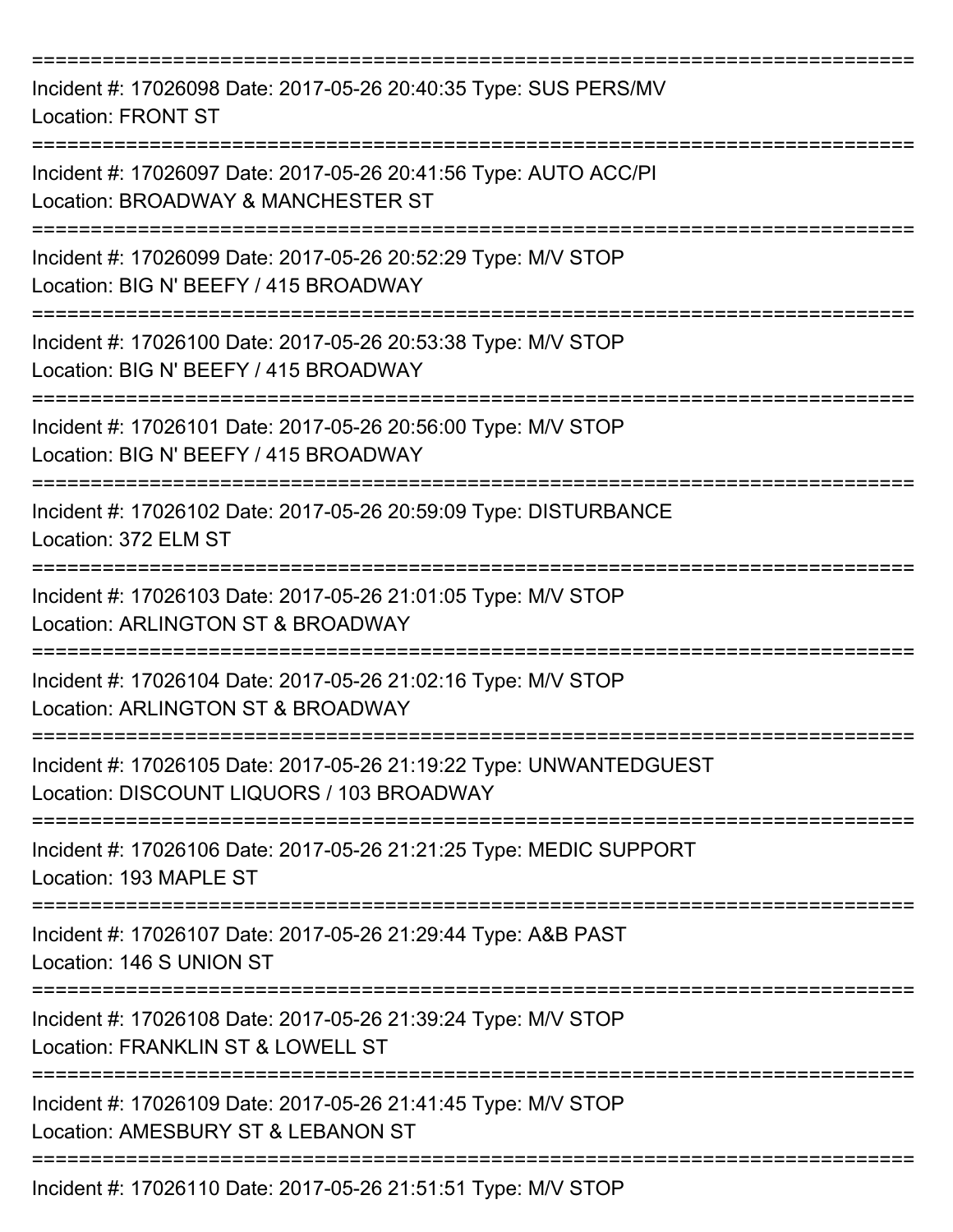| Incident #: 17026111 Date: 2017-05-26 21:55:00 Type: SUS PERS/MV<br>Location: FALLS BRIDGE / null       |
|---------------------------------------------------------------------------------------------------------|
| Incident #: 17026112 Date: 2017-05-26 21:56:33 Type: M/V STOP<br>Location: HAMPSHIRE ST & LOWELL ST     |
| Incident #: 17026113 Date: 2017-05-26 22:00:05 Type: M/V STOP<br>Location: BROADWAY & LOWELL ST         |
| Incident #: 17026114 Date: 2017-05-26 22:01:46 Type: M/V STOP<br>Location: S BROADWAY & SALEM ST        |
| Incident #: 17026116 Date: 2017-05-26 22:09:53 Type: M/V STOP<br>Location: S BROADWAY & SALEM ST        |
| Incident #: 17026115 Date: 2017-05-26 22:10:10 Type: M/V STOP<br>Location: 183 BROADWAY                 |
| Incident #: 17026117 Date: 2017-05-26 22:11:36 Type: HIT & RUN PED<br>Location: 366 ESSEX ST            |
| Incident #: 17026118 Date: 2017-05-26 22:15:01 Type: M/V STOP<br>Location: AMESBURY ST & COMMON ST      |
| Incident #: 17026119 Date: 2017-05-26 22:21:40 Type: M/V STOP<br>Location: AMESBURY ST & LOWELL ST      |
| Incident #: 17026120 Date: 2017-05-26 22:27:38 Type: DOMESTIC/PROG<br>Location: 437 PROSPECT ST #2 FL 2 |
| Incident #: 17026121 Date: 2017-05-26 22:29:22 Type: M/V STOP<br>Location: 16 BEACON AV                 |
| Incident #: 17026122 Date: 2017-05-26 22:32:58 Type: SHOTS FIRED<br><b>Location: HAMPSHIRE ST</b>       |
| Incident #: 17026123 Date: 2017-05-26 22:53:18 Type: SUS PERS/MV<br>Location: CROSS ST & CLINTON CT     |
| Incident #: 17026124 Date: 2017-05-26 22:54:11 Type: SUS PERS/MV                                        |

 $L$ .... $F$ I $\wedge$ meri $\wedge$ meri $\wedge$ meri $\wedge$ meri $\wedge$ meri $\wedge$ meri $\wedge$ meri $\wedge$ meri $\wedge$ meri $\wedge$ meri $\wedge$ meri $\wedge$ meri $\wedge$ meri $\wedge$ meri $\wedge$ meri $\wedge$ meri $\wedge$ meri $\wedge$ meri $\wedge$ meri $\wedge$ meri $\wedge$ meri $\wedge$ meri $\wedge$ meri $\w$